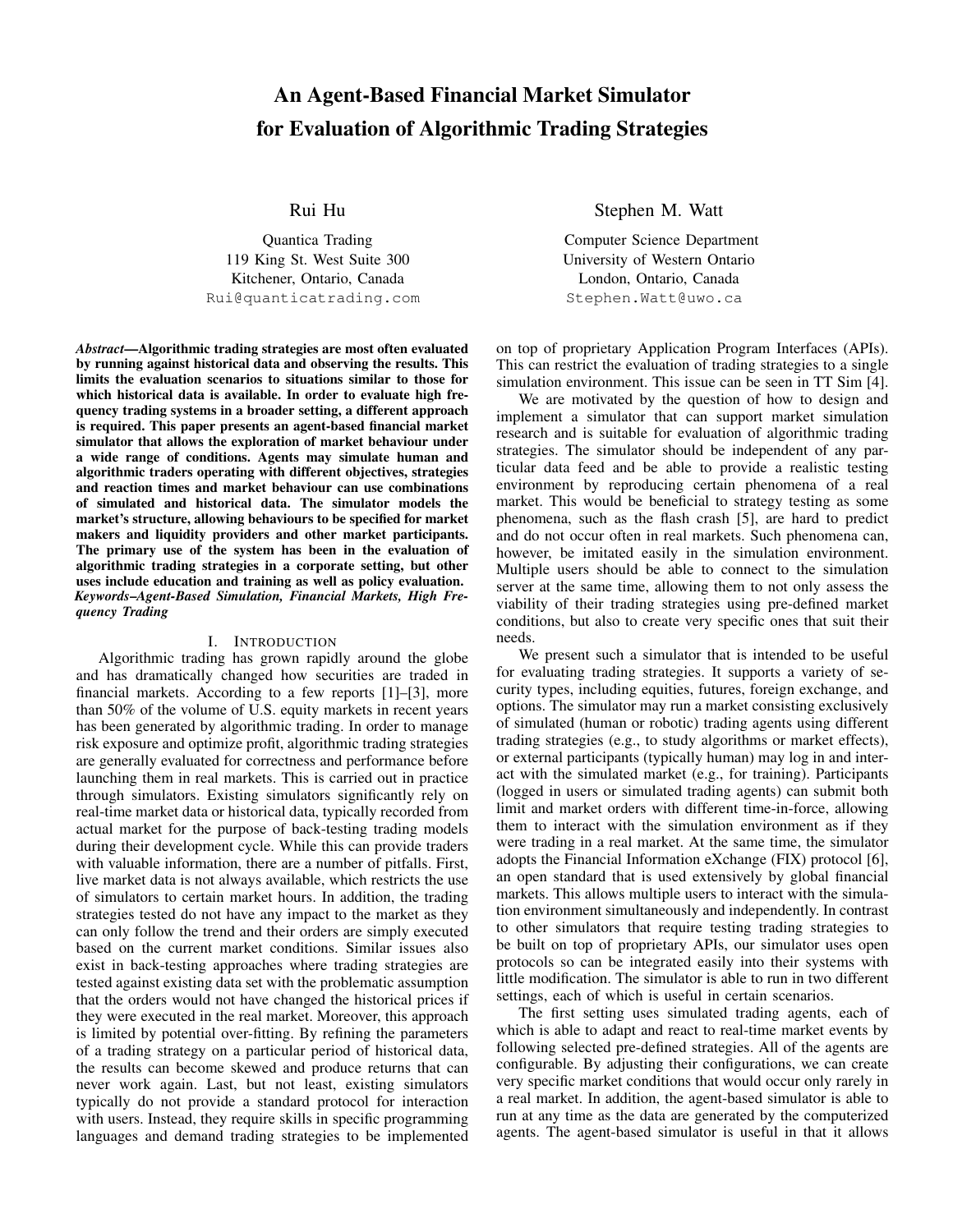<span id="page-1-1"></span>

Figure 1: Agent-based simulator architecture.

<span id="page-1-2"></span>**Bid Depth Bid Price Ask Price Ask Depth** 8000 \$50.00 \$50.00 6000 10000 \$49.99 \$50.01 11000 13000 \$49.98 \$50.02 10000 15000 \$49.97 \$50.03 14000 (a)

| <b>Bid Depth</b> | <b>Bid Price</b> | <b>Ask Price</b> | <b>Ask Depth</b> |
|------------------|------------------|------------------|------------------|
| 2000             | \$50.00          | \$50.01          | 11000            |
| 10000            | \$49.99          | \$50.02          | 10000            |
| 13000            | \$49.98          | \$50.03          | 14000            |
| 15000            | \$49.97          | \$50.04          | 9000             |
|                  |                  | (b)              |                  |

Figure 2: Order book snapshots: (a) Before an order match (b) After an order match.

users to create desired market conditions where they can test their trading strategies whenever it is needed.

In the second setting, the simulator receives live market data from real exchanges and broadcasts this data to each user. Orders that are submitted by users are executed based on the current market conditions. This type of simulator is claimed by some to be more realistic. Meanwhile, the real market data simulator, in practice, has access to all the products available in the markets, while in agent mode this is not feasible unless there is a further configuration. We provide both these settings to users to evaluate their trading strategies, and give them the freedom to choose the one that is most suitable for their needs. A demo of our simulator is available for download at [\[7\]](#page-6-5).

The remainder of this article is organized as follows: Section [II](#page-1-0) presents the architecture of the simulator. Section [III](#page-3-0) discusses the more important design and implementation details. Section [IV](#page-4-0) illustrates a variety of scenarios where the simulator is found useful. Section [V](#page-4-1) compares the current approach with related work. Finally, Section [VI](#page-5-0) presents conclusions and discusses directions for future work.

## II. SIMULATOR ARCHITECTURE

<span id="page-1-0"></span>We now present the framework of the simulator which allows logged in traders to interact with artificial intelligent agents. The framework currently consists of a matching engine, a communication interface and a variety of simulated trading agents. Figure [1](#page-1-1) shows a high-level overview of the architecture of the simulator. In the setting of using live market data, the agents will be replaced with data streams from real exchanges.

#### *A. Matching Engine*

The core of the simulator is a matching engine that accepts in-bound orders from both logged in users and computerized agents. It maintains a number of order books, each of which records the interest of buyers and sellers in a particular security and prioritizes their orders based on their price and arrival time (e.g., first come first serve). Buy orders with the highest price and sell orders with the lowest price are placed at the top. This centralized order system continuously attempts to pair buy and sell orders and trades are announced when certain matching rules are satisfied.

Matching rules are implemented based on continuous double auctions. An incoming buy order is first compared with the best sell order in the order book. If there is a price match, a trade will be generated at the best price. The matching engine will then send execution reports to the issuers of the two orders and announce a trade to all market participants. If the new order is not completely filled, the matching engine will try to fill the remainder of the order with the next highest ranking order available from the opposite side. This procedure is continued until either the new order is completely filled or there are no more matches. Figure [2](#page-1-2) shows snapshots of an order book before and after an order match.

The matching engine also publishes quote updates to all subscribers. This is a major challenge as the matching engine must be able to process a high throughput of data with very low latency and broadcast updates to many subscribers at once. This requires us to design and implement a highly efficient financial information protocol for communications.

## *B. Communication Interface*

The Financial Information eXchange (FIX) protocol is an electronic communication protocol, first introduced in 1992, whose primary objective is to exchange real-time stock trading data between entities. It has experienced a tremendous growth over the past years and has become the *de facto* communications standard in global financial markets. FIX messages are constructed with a number of fields, each given by a tag-value pair and separated by a delimiter. Figure [4](#page-2-0) shows an example of a FIX message.

The simulator may run a market consisting exclusively of simulated trading agents running algorithmic strategies (e.g., to study algorithms or market effects), or participants (typically human) may log in and interact with the simulated market (e.g., for training). To allow multiple users to interact with our simulator simultaneously and independently, we use the FIX protocol. The simulator provides each user a designated port for login and maintains a dedicated channel for communication. Upon receiving a FIX message, the simulator retrieves the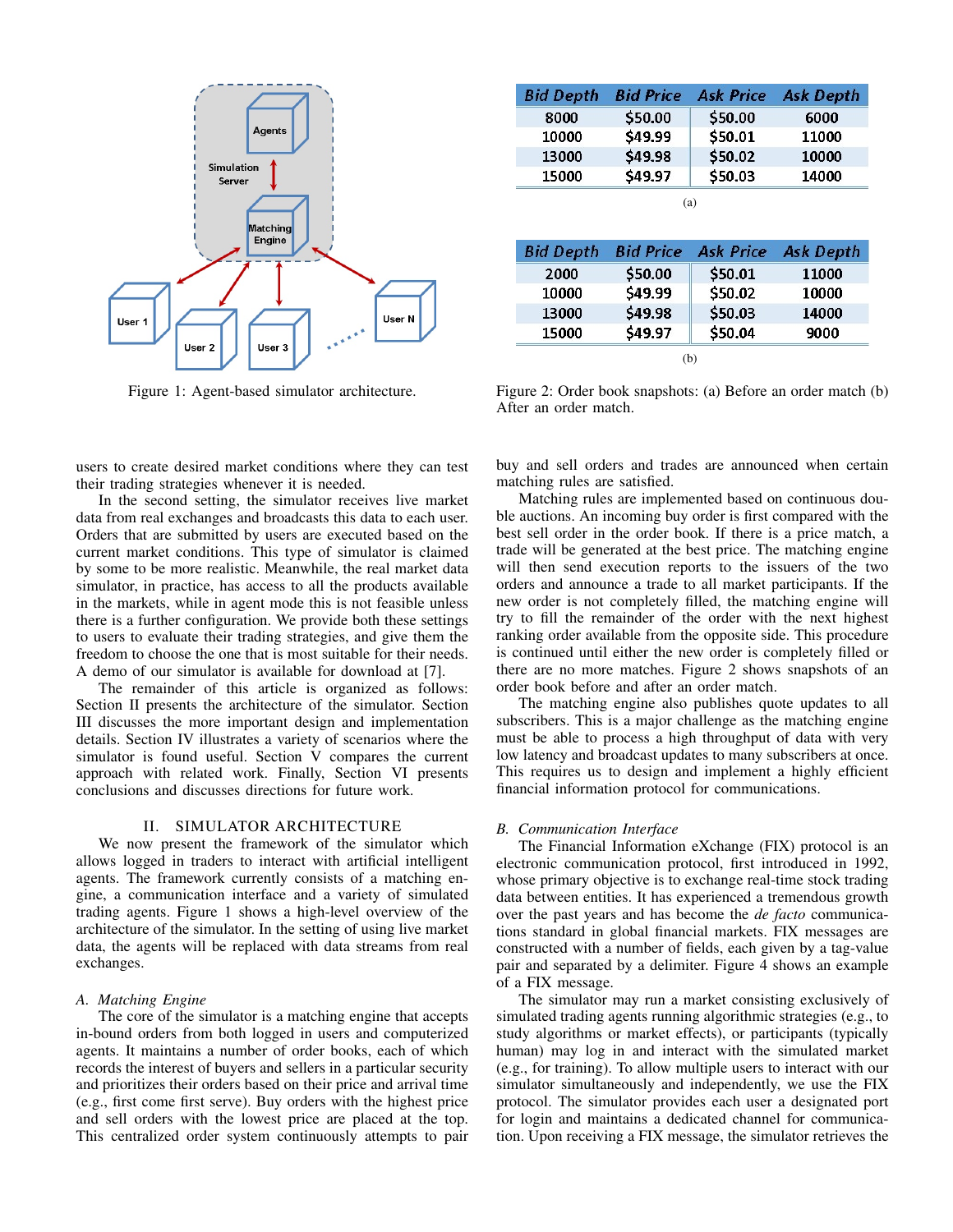<span id="page-2-1"></span>

Figure 3: A simulated price movement in which spread was controlled by a Market Maker Agent. The pre-defined spread limit was set to 0.05.

```
8=FIX.4.2|9=201|35=D|49=Broker_16|
56=MatchingEngine|52=20140301-20:42:37.426|
34=357256|1=Sim_Account|11=8321660696624948305|
21=1|55=TD.CA|54=1|38=31600|40=2|44=93.77|
60=20140301-20:42:37.426|59=0|100=*|167=CS|10=128|
```
Figure 4: An example of FIX NewOrderSingle message. The original delimiters have been replaced by "|" for clarity. The message represents a buy limit order attempting to purchase 31,600 shares of the security *TD Canada Trust* at or below \$93.77.

information by parsing the tag-value pairs and then processes the message accordingly. All returning messages, including execution reports and quotes, are also encoded as FIX format before sending back to each user. Using the FIX protocol also provides easy access to our simulator. Most users in both industrial and academic algorithmic trading settings are familiar with the FIX protocol or have it already implemented in order to connect to financial markets. This makes it possible to interact with our simulator with little modification to their systems.

## *C. Simulated Trading Agents*

A financial market is considered as a dynamic system constituting a heterogeneous group of investors, each following their own trading strategy in an attempt to gain superior return. A considerable amount of effort in the past years has gone into the pursuit of proper modelling of the financial market system. One well-known method, which we adopt, is to use agentbased modelling [\[8\]](#page-6-6) where each computerized agent represents a human or robotic trader, and agents compete with each other. This determines the price of securities and consequently forms a market. Since price fluctuations can depend on the interactions of all the agents and on additional conditions that did not take place in historical data, trading strategies can be arguably more fully evaluated by this approach than in the back-testing model [\[9\]](#page-6-7). In order to create various market conditions that are suitable for testing, we have developed five pre-defined types of agents that represent an important

<span id="page-2-2"></span>

Figure 5: A comparison of two simulations with different liquidity taking.

subset of trading entities we observe in the real market. These agents are able to adapt to the market and interact with users' algorithmic trading strategies. We outline each of these types of agent below. Other agents may be defined by programmed extensions, but the pre-defined agents are often enough to model desired scenarios.

*Market Maker Agent* The Market Maker Agent plays neutrally against the market and, as its name suggests, is an imitation of the market makers that commonly exist in many exchanges, such as TSX [\[10\]](#page-6-8) and NASDAQ [\[11\]](#page-6-9). A market maker's primary objective is to enhance the liquidity and the depth of the market, typically for a specific security. This provides an efficient way to get into and out of the market for small investments in the given security. Market makers also contribute to the stability of the market. When the security price is moving significantly up or down, the agent will post a reasonable volume of offers in an attempt to counter the trend. The Market Maker Agent is sensitive to price changes on both sides and keeps monitoring the difference between the bid and ask (the spread). If the difference exceeds a pre-defined threshold, it will adjust its orders accordingly to reduce the spread. Figure [3](#page-2-1) shows a simulated price movement in which spread was monitored by a Maker Maker Agent.

*Liquidity Taker Agent* The Liquidity Taker Agent takes liquidity from the market by posting market orders that are often immediately executed at the best available price. This is a special type of agent as it can be used to introduce volatility to the market. By increasing the size or the frequency of the orders, it can potentially fill more orders from the opposite side, which often causes the quoted prices to change dramatically. Figure [5](#page-2-2) shows a comparison of volatility between two simulations. The settings were the same except in the second simulation the Liquidity Taker Agent issues market orders at a higher frequency.

*Liquidity Provider Agent* In contrast, the Liquidity Provider Agent provides liquidity to the market by placing limit orders to the market. A buy limit order can only be executed at the specified price or lower and a sell limit order can only be executed at the specified price or higher. By posting limit orders on both sides without immediately triggering a trade, it adds liquidity to the order book and consequently increases the depth and the stability of the market.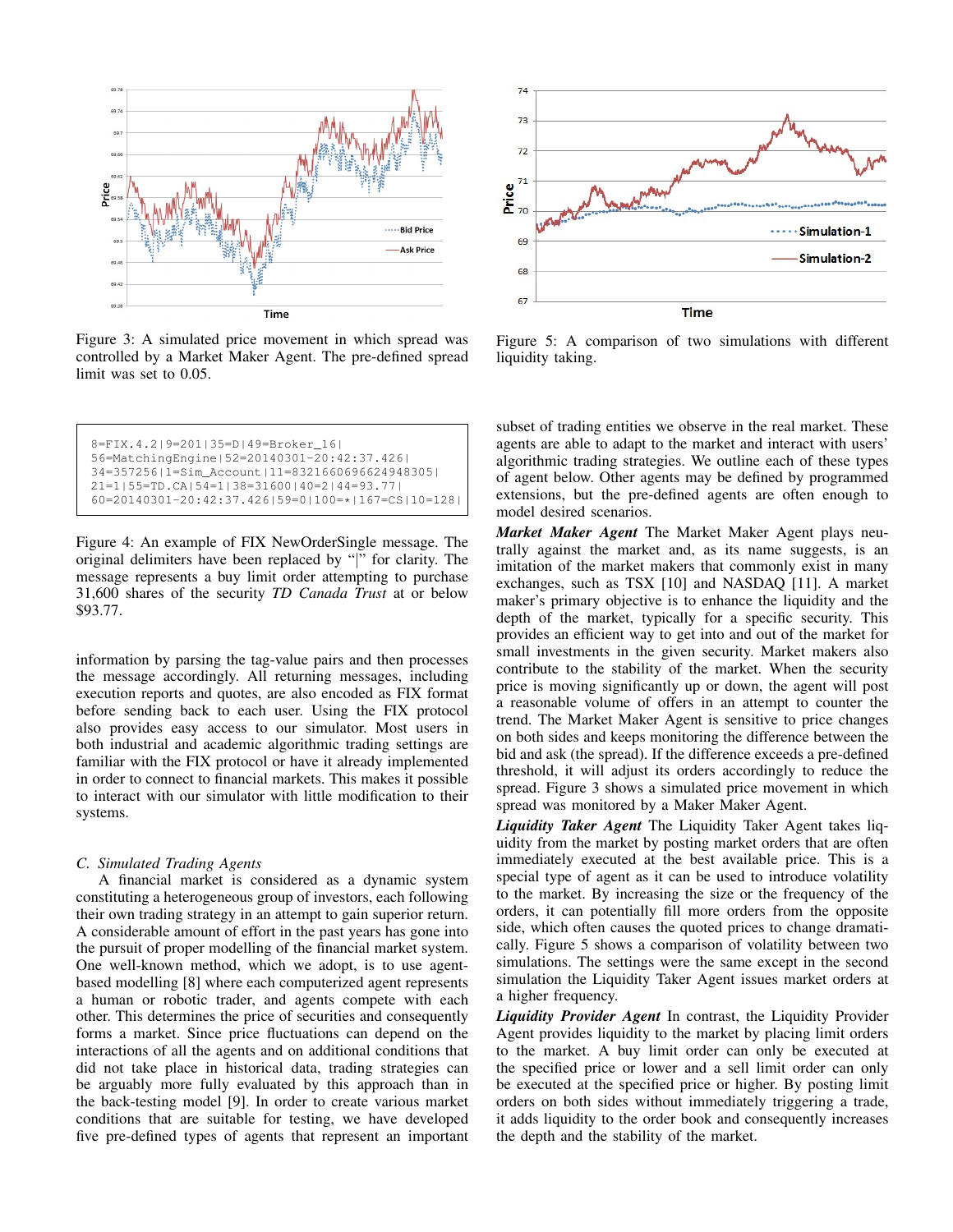<span id="page-3-1"></span>

| <b>TrueValue</b>         | 10   |
|--------------------------|------|
| PriceDepth               | 5    |
| PriceSpreadLimit         | 2    |
| <b>MinQuantity</b><br>v  | 100  |
| QuantityVariationUnit    | 1    |
| QuantityVariationFactor  | 100  |
| OrderInterval            | 700  |
| $\vee$ SideProbability   | 0.8  |
| <b>MaxOpenOrders</b>     | 20   |
| <b>MaxPriceVariation</b> | 0.01 |

Figure 6: The user interface of Swift Agent configuration.

*Random Agent* The Random Agent uses no information about the market and issues random orders at certain time intervals. This type of agent can be used to create chaos in the simulation environment as well as to investigate the cause of certain market phenomena. At each time a Random Agent decides whether to apply an action to the market, and if so, to which side. The order quantity varies within a specified range and its value is computed using a pseudo-random number generator. The order price follows a standard normal distribution with the mean at the current trade price and with a configurable standard deviation.

*Swift Agent* We have also developed a special type of agent that we call the Swift Agent. Compared to the other four agents, a Swift Agent is more sophisticated in that it is able to control the number of open orders it places. This prevents the agent from exposing itself to too much risk, just as human traders would also do in a real market. Meanwhile, by reducing the number of open orders in the matching engine, this type of agent lightens the burden on the simulation server and consequently improves overall performance. In addition, the agent is able to monitor the price fluctuations of the simulated market. If the price variation exceeds a certain threshold, the agent will attempt to place more orders on the opposite side to counter the trend.

#### III. IMPLEMENTATION

<span id="page-3-0"></span>We have built two types of simulators based on the framework presented in Section [II,](#page-1-0) and we explain their implementations below.

#### *A. Agent-Based Simulation*

A variety of existing agent-based simulators work in a synchronous way where all agents are placed in a waiting queue. At any given time only one agent is active and the rest are all in a "sleep" state. The active agent performs some actions against a matching engine, notifies the next agent to "wake up" and then transitions back to a "sleep" state. Thus, the next agent is not allowed to do anything until the active agent finishes its job. Clearly this typical mechanism differs significantly from real-world environments, which are continuous and asynchronous. In order to address this issue, our agent-based simulator, in contrast, supports asynchronous operation of agents so that a number of agents can perform a variety of actions at the same time. In addition, our simulator guarantees that all requests submitted by agents are processed at the precise time of their arrival. This avoids accumulating inaccuracies as the simulation evolves. Our simulator also maintains the correct ordering of the requests. This allows simulations to respect causality, and each agent can re-schedule its future actions.

Each agent provides a succinct graphical user interface for quick configuration and to adjust the parameters that define every aspect. Figure [6](#page-3-1) shows a snapshot of the graphical user interface of the Swift Agent. By adjusting the configuration of each agent or the proportion of each agent type, one can develop a flexible, realistic, and efficient simulated market with large number of different agents. Figure [7](#page-4-2) shows a snapshot of launching multiple agents in our simulation environment.

#### *B. Live-Data Simulation*

We now describe another type of simulator which uses live data from real exchanges. Orders received from users are matched against the current quoted prices in the market. This provides users a risk-free environment to test their trading strategies in a realistic setting (although, of course, orders in the simulation do not affect the live market). As mentioned earlier, prior real market data simulation technology already exists. However, our simulator outperforms others in several different aspects. First, it supports a variety of security types, including equities, futures, foreign exchange and options, while others typically allow only a single security type. Second, compared to existing simulators such as the Penn Exchange Simulator (see Section [V\)](#page-4-1), which pulls only snapshots of the current markets at certain time intervals, our simulator uses tick-by-tick data. This has a much finer granularity and therefore can reflect the current market conditions more precisely. Last, but not least, unlike existing simulators that typically require programming skills in specific languages, our simulator adopts the FIX protocol, which will ease the process of integrating the simulator into other systems.

The throughput of the matching system is extremely important. One of the biggest challenges we have encountered in the development of the simulator was the delivery of the massive volume of real-time market data to the trading agents and logged in participants. Following 100 products, we could easily hit the limit of our server, which is about 1500 quotes per second. As the simulator needs to publish the quotes to each of its subscribers, the number of quotes that actually pass through the system could be significantly larger. To improve performance, we use immutable objects in the matching engine, allowing multiple threads to use the data simultaneously without exclusive locking. We found this eliminated significant overhead. In our experiments, we found that the server was able to subscribe up to 350 products and latency was not observed after a long run.

#### *C. The Software*

The components of the simulator were written primarily in the C# programming language. We also adopted F# to implement the message objects that passed through the system as it has native support for immutability. In total, there were 137 classes with about 40,000 lines of code, and it took approximately 30 person-months to implement. The FIX protocol that we adopted was version 4.2, which is currently prevalent in industry. The simulation servers were deployed on Microsoft Windows 2012 servers.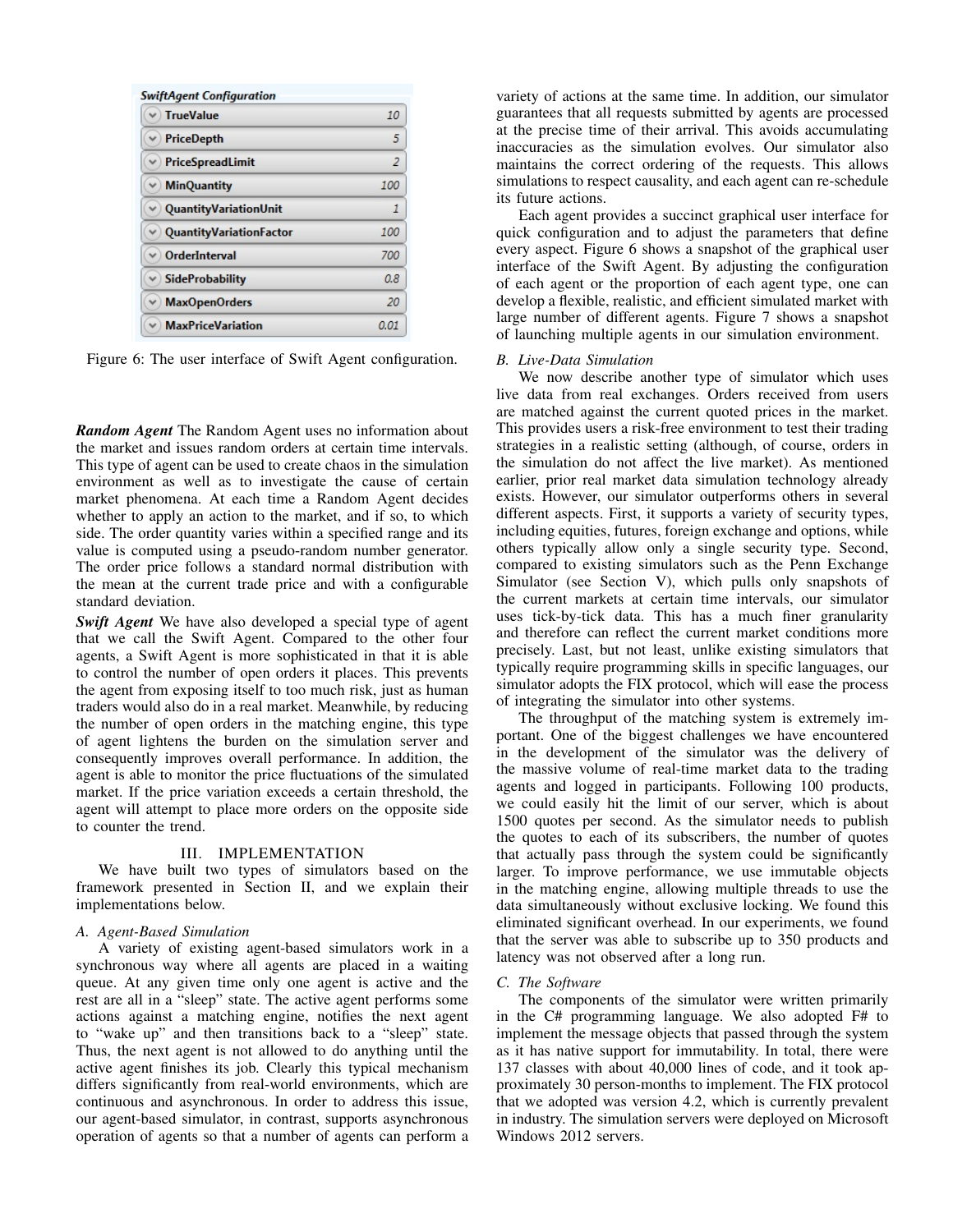<span id="page-4-2"></span>

|                                                                     |                       |                                                          |                |                                   |                                |                     |                              |            |             |                                |                                                          |                               |                               |                        |                                     |                                                                          | $\begin{array}{c c c c c c c c} \hline \multicolumn{3}{c }{\mathbf{C}} & \multicolumn{3}{c }{\mathbf{X}} \end{array}$ |                                      |
|---------------------------------------------------------------------|-----------------------|----------------------------------------------------------|----------------|-----------------------------------|--------------------------------|---------------------|------------------------------|------------|-------------|--------------------------------|----------------------------------------------------------|-------------------------------|-------------------------------|------------------------|-------------------------------------|--------------------------------------------------------------------------|-----------------------------------------------------------------------------------------------------------------------|--------------------------------------|
| Cyborg Cloud Trader<br>File View Tools Reports                      |                       |                                                          |                |                                   |                                |                     |                              |            |             |                                |                                                          |                               |                               |                        |                                     |                                                                          |                                                                                                                       |                                      |
|                                                                     |                       |                                                          |                |                                   |                                |                     |                              |            |             |                                |                                                          |                               |                               |                        |                                     |                                                                          |                                                                                                                       |                                      |
|                                                                     |                       |                                                          |                |                                   |                                |                     |                              |            |             |                                |                                                          |                               |                               |                        |                                     | Welcome                                                                  |                                                                                                                       | $-1 \times$                          |
| Templates<br>Broker                                                 |                       | Account                                                  |                | Type                              |                                | Product Name        |                              |            | Description |                                |                                                          |                               | Launch Group                  |                        |                                     |                                                                          |                                                                                                                       |                                      |
|                                                                     |                       |                                                          |                | BBB                               |                                | SPY                 | NewProfile_0                 |            |             |                                |                                                          |                               |                               |                        | ZeroIntelligenceAgent Configuration |                                                                          | SPY                                                                                                                   | (5)                                  |
| SIMULATION BROKER                                                   |                       | Sim Account                                              |                | <b>ZeroIntelligenceAgent</b>      | <b>SPY</b>                     |                     | <b>ZeroIntelligenceAgent</b> |            |             | <b>Issues orders randomly.</b> |                                                          |                               |                               |                        | $\land$ ) Symbol<br>SPY             |                                                                          |                                                                                                                       |                                      |
| SIMULATION BROKER                                                   |                       | Sim Account                                              |                |                                   |                                |                     |                              |            |             |                                |                                                          |                               |                               |                        | A ProbabilityToAct                  |                                                                          |                                                                                                                       | Ξ                                    |
| SIMULATION_BROKER                                                   |                       | Sim_Account                                              |                | LiquidityProviderAgent SPY        |                                |                     | LiquidityProviderAgent       |            |             | Provides liquidity to market.  |                                                          |                               |                               |                        |                                     | 0.8                                                                      | 0.8                                                                                                                   |                                      |
| SIMULATION_BROKER                                                   |                       | Sim_Account                                              |                | LiquidityTakerAgent               | <b>SPY</b>                     |                     | LiquidityTakerAgent          |            |             | Takes liquidity from market.   |                                                          |                               |                               |                        |                                     |                                                                          |                                                                                                                       |                                      |
| SIMULATION_BROKER                                                   |                       | Sim_Account                                              |                | MarketMakerAgent                  | SPY                            |                     | MarketMakerAgent             |            |             |                                | Plays neutral against the market                         |                               |                               |                        | A ProbabilityToBuy                  | 0.5                                                                      | 0.5                                                                                                                   |                                      |
|                                                                     |                       |                                                          |                |                                   |                                |                     |                              |            |             |                                |                                                          |                               |                               |                        |                                     |                                                                          |                                                                                                                       |                                      |
|                                                                     |                       |                                                          |                |                                   |                                |                     |                              |            |             |                                |                                                          | A) ProbabilityToSell          | 0.5                           | 0.5                    |                                     |                                                                          |                                                                                                                       |                                      |
|                                                                     |                       |                                                          |                |                                   |                                |                     |                              |            |             |                                |                                                          |                               |                               |                        |                                     |                                                                          |                                                                                                                       |                                      |
|                                                                     |                       |                                                          |                |                                   |                                |                     |                              |            |             |                                |                                                          |                               |                               |                        | $\land$ MinHibernationTime          |                                                                          | 5000                                                                                                                  |                                      |
| Running Templates                                                   |                       |                                                          |                |                                   |                                |                     |                              |            |             |                                |                                                          |                               |                               |                        |                                     |                                                                          |                                                                                                                       | $-1 \times$                          |
| Name                                                                | Type                  |                                                          | Broker         |                                   | Account                        | Symbol(s)           | Units                        | Position   | Real        | Time (Local)                   |                                                          | Status                        | Description                   |                        |                                     | Last Log Message                                                         |                                                                                                                       | $\left( \mathbf{\infty}\right)$      |
| LiquidityProviderAgent                                              |                       | LiquidityProviderAgent                                   |                | SIMULATION_BROKER                 | Sim_Account SPY                |                     | 3269                         | 639        | 10.16       |                                | 10/23/2012 11:40:00 AM                                   |                               | Provides liquidity to market. |                        |                                     | Automaton: Provide Liquidity is transit                                  |                                                                                                                       |                                      |
| ZeroIntelligenceAgent                                               |                       | ZeroIntelligenceAgent                                    |                | SIMULATION_BROKER                 | Sim_Account SPY                |                     | 405                          | 133        | 9.52        |                                | 10/23/2012 11:40:07 AM                                   | arter                         | Issues orders randomly.       |                        |                                     | Automaton: Active is transitioning to h                                  |                                                                                                                       |                                      |
| LiquidityTakerAgent                                                 |                       | LiquidityTakerAgent                                      |                | SIMULATION_BROKER Sim_Account SPY |                                |                     | 1007                         | 443        | 15.64       |                                | 10/23/2012 11:40:09 AM                                   |                               | Takes liquidity from market.  |                        |                                     | Automaton: Take Liquidity is transition                                  |                                                                                                                       |                                      |
| LiquidityTakerAgent                                                 |                       | LiquidityTakerAgent                                      |                | SIMULATION BROKER Sim Account SPY |                                |                     | 579                          | $-579$     | 0.0         |                                | 10/23/2012 11:40:23 AM                                   |                               | Takes liquidity from market.  |                        |                                     | Automaton: Take Liquidity is transition                                  |                                                                                                                       |                                      |
| LiquidityProviderAgent                                              |                       | LiquidityProviderAgent SIMULATION BROKER Sim Account SPY |                |                                   |                                |                     | 337<br>126                   | 337<br>126 | 0.0<br>0.0  |                                | 10/23/2012 11:40:25 AM                                   |                               | Provides liquidity to market. |                        |                                     | Automaton: Provide Liquidity is transit                                  |                                                                                                                       |                                      |
| ZeroIntelligenceAgent                                               |                       | ZeroIntelligenceAgent                                    |                | SIMULATION BROKER Sim Account SPY |                                |                     |                              |            |             |                                | 10/23/2012 11:40:27 AM                                   |                               | Issues orders randomly.       |                        |                                     | Automaton: Active is transitioning to <b>H</b>                           |                                                                                                                       |                                      |
| Open Orders                                                         |                       |                                                          |                |                                   | $\mathbf{v} \uplus \mathbf{X}$ | <b>Account Risk</b> |                              |            |             |                                |                                                          | $\bullet$ $\uparrow$ $\times$ |                               | System Status Log      |                                     |                                                                          |                                                                                                                       | $\blacktriangledown$ $\Box$ $\times$ |
| C: Product Name   Order Price   Order Quantity   Buy Sell   Account |                       |                                                          |                |                                   | C                              | Account             |                              |            |             |                                | Open Orders OpenUnits Position Absolute Position Total U |                               |                               | CONNECTING             |                                     |                                                                          |                                                                                                                       |                                      |
| <b>SPY</b><br>Ιx                                                    | 95.60                 | 324                                                      | B.             | Sim Account FI                    |                                | Sim_Account 0       |                              | I٥         |             |                                | l٥                                                       |                               |                               | CONNECTED<br>Logged On |                                     |                                                                          |                                                                                                                       |                                      |
| <b>SPY</b><br>Ιx                                                    | 95.62                 | 307                                                      | $\mathsf{S}$   | Sim Account FI                    |                                |                     |                              |            |             |                                |                                                          |                               |                               |                        | Downloading User Updates            |                                                                          |                                                                                                                       |                                      |
| $\overline{\mathbf{x}}$<br><b>SPY</b>                               | 95.63                 | 335                                                      | S              | Sim Account FI                    |                                |                     |                              |            |             |                                |                                                          |                               |                               |                        | DOWNLOAD DONE                       | LOGGED_IN FIX session FIXSession Broker_1->MatchingEngine is established |                                                                                                                       |                                      |
| Ιx<br><b>SPY</b>                                                    | 95.69                 | 324                                                      | $\overline{S}$ | Sim Account N                     |                                |                     |                              |            |             |                                |                                                          |                               |                               |                        | API READY All FIXSessions active    |                                                                          |                                                                                                                       |                                      |
| <b>SPY</b><br>Γx                                                    | 95.70                 | 329                                                      | S              | Sim Account N                     |                                |                     |                              |            |             |                                |                                                          |                               |                               |                        |                                     |                                                                          |                                                                                                                       |                                      |
| SPY                                                                 | 95.70                 | 324                                                      | S.             | Sim Account N                     |                                |                     |                              |            |             |                                |                                                          |                               |                               |                        |                                     |                                                                          |                                                                                                                       |                                      |
| <b>X</b> SPY                                                        | 95.78                 | 331                                                      | S              | Sim_Account FI                    |                                |                     |                              |            |             |                                |                                                          |                               |                               |                        |                                     |                                                                          |                                                                                                                       |                                      |
| ш.                                                                  |                       |                                                          |                |                                   |                                |                     | m.                           |            |             |                                |                                                          |                               |                               |                        |                                     |                                                                          |                                                                                                                       |                                      |
| Open Orders                                                         | All Orders Executions |                                                          |                |                                   |                                | Product Risk        | <b>Account Risk</b>          |            |             |                                |                                                          |                               |                               |                        |                                     | m.                                                                       |                                                                                                                       |                                      |
| Status: DOWNLOAD DONE                                               |                       |                                                          |                |                                   |                                |                     |                              |            |             |                                |                                                          |                               |                               |                        |                                     |                                                                          |                                                                                                                       |                                      |

Figure 7: A snapshot of launching multiple agents.

#### IV. USEFUL SCENARIOS

<span id="page-4-0"></span>Both the agent-based and the live-data simulator have been adopted by Quantica Trading, a company located in Kitchener, Canada, which develops algorithmic trading software. They have been deployed on production servers to provide immediate access to users both inside and external to the company. Both have been extensively used by researchers and engineers on a daily basis.

We have found, informally, the agent-based and live-data simulators to be useful in the following scenarios.

#### *A. Trading System and Strategy Testing*

Testing of algorithmic trading strategies can be challenging as there can be a variety of conditions that must be taken into account. Some conditions, such as a market crash, may not occur very often in a real market, but they are extraordinarily costly when they do occur and so must be examined. With the agent-based simulator, we can easily reproduce these conditions, and variants, to test strategies. Figure [8](#page-5-1) shows a bubble created using our simulator.

We have also provided a list of special order books in our simulator, each of which applies a deterministic rule when executing orders, such as full fill, partial fill, slow fill and etc. We found they were particularly useful for testing trading systems which typically require deterministic input and output. By issuing orders on a special testing security, we can anticipate deterministic responses, which are very suitable for black-box testing.

#### *B. Education and Training*

Our simulator has also been found useful for education and training purposes. By executing trades in the risk-free simulation environment, it facilitates trading drills designed for new traders, allowing them to learn how to execute trades and manage risk faster.

#### *C. Software Demonstration*

Our simulator is also suitable for software demonstration. With round-the-clock access and risk-free testing, users can present demonstrations of their software applications at their convenience.

## *D. Evaluating Regulatory Effects*

A simulator of the type we present also benefits users beyond the high frequency trading world. High quality simulation is essential to improve the regulatory environment for North American markets. At the moment, the true impact of regulation cannot be completely understood until it is in effect in the markets. This means that regulation can have unintended consequences or not achieve its desired results. High-quality simulation can help improve this, reducing risk of events such as the "Flash Crash" of 2010 [\[5\]](#page-6-3).

## V. RELATED WORK

<span id="page-4-1"></span>Building a simulation environment that is suitable for evaluation of algorithmic trading strategies is a problem for which there has been considerable previous work. We highlight some notable relevant contributions here.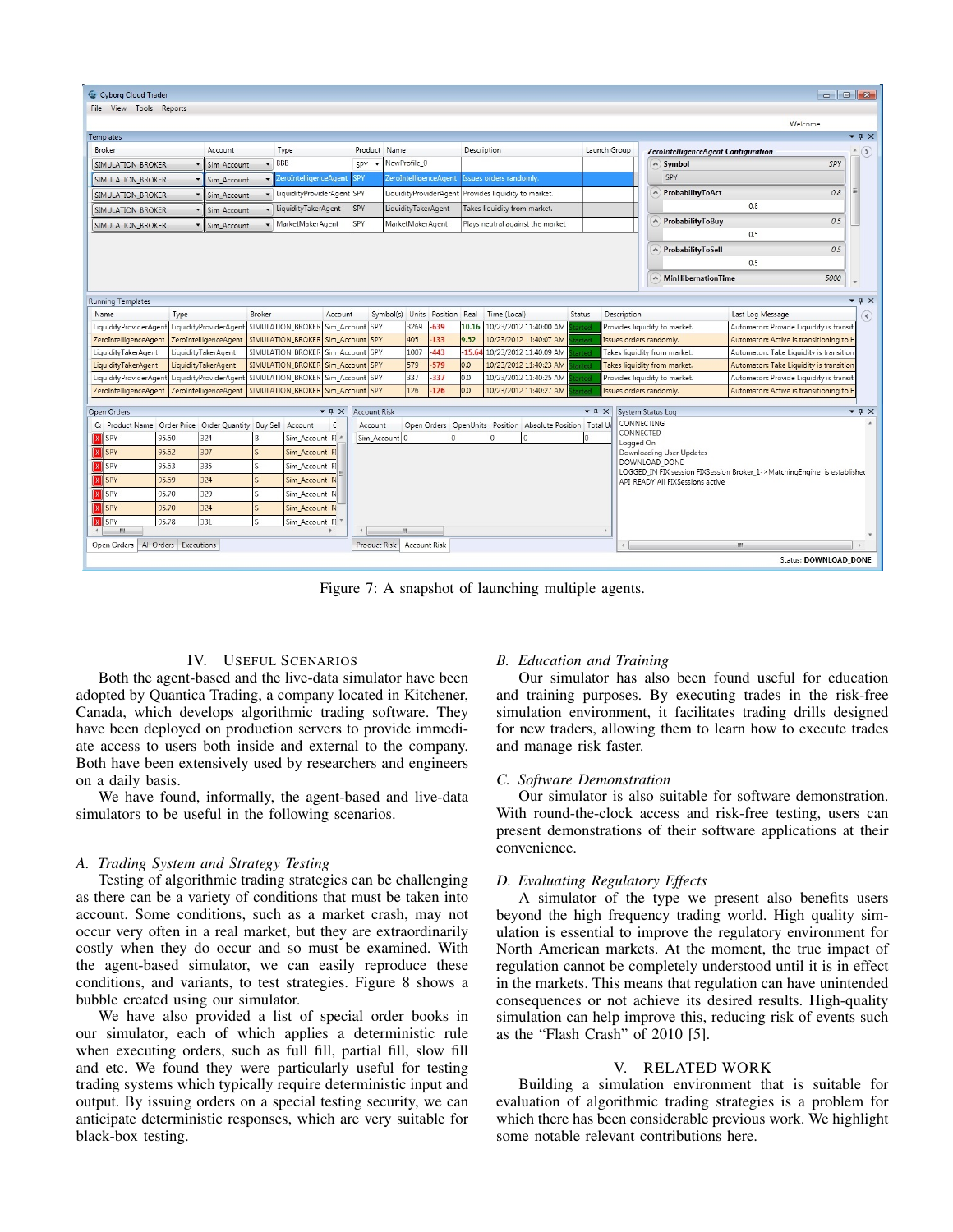<span id="page-5-1"></span>

Figure 8: A bubble created by our simulator.

One of the earliest attempts was perhaps the Santa Fe Artificial Stock Market, which was initiated by Brian Arthur and John Holland. Their objective was to build a financial market with an ecological system where successful strategies would persist and replicate, and weak strategies would go away. The first version of the Santa Fe Artificial Stock Market became available in early 1990s and was published in [\[12\]](#page-6-10). It adopted agent-based modelling techniques but was operated naïvely. A price was announced by a market maker to all agents, then each agent submitted an order to buy or sell one share of stock. Most times, this market was out of equilibrium with either more buyers or sellers. The smaller of these two sets would get satisfied while the other would get rationed [\[13\]](#page-6-11). An advanced version was later developed, adding extensive modifications to the first version. It was able to generate several features similar to actual financial data. However, it did not support continuous execution mechanisms. Time was broken into discrete time periods  $t = 1, 2, \dots n$ , in each of which agents were asked in a row to place an order in the market. This was not realistic compared to a real market where each participant can trade asynchronously. Meanwhile, human users were not allowed to interact with simulated environment.

The Penn Exchange Simulator was another software simulator for algorithmic stock trading. It received real-time order book data from Island Electronic Crossing Networks, which was provided in the form of snapshots of the top 15 limit orders (price and volume) [\[14\]](#page-6-12). The data was polled approximately every 3 seconds. Compared to other simulation platforms that modelled order book based on price information alone (i.e., quotes), the Penn Exchange Simulator provided a more realistic environment for simulation. For this reason, it had been chosen to be the testing platform of several Trading Agent Competitions [\[15\]](#page-6-13)–[\[17\]](#page-6-14). The Penn Exchange Simulator accepted connection requests from users. In a multi-user simulation environment, the orders were matched both with other users' orders and with the orders from the real market. This allowed blending the internal and external markets. To evaluate the performance of each user, the Penn Exchange Simulator automatically computed various quantities of interest, including profit and loss. The Penn Exchange Simulator provided designated ports, to which a number of clients could connect. Each client was allowed to perform a variety of actions such as buy or sell orders, examine his or her profile, and monitor market data. On the other hand, there were several drawbacks. First, it supported limit orders only and did not allow securities other than stocks. This restricted its use to test certain trading strategies. Second, users with enough resources could potentially take advantage of the data latency by gaining access to a faster real-time data source. Last, but not least, once trading strategies were fixed, users were not allowed to intervene during the day.

The Investopedia Simulator [\[18\]](#page-6-15) was a web-based simulator whose primary purpose was to introduce people to the stock market. It used market data from real exchanges in order to imitate the experience of dealing with a real online brokerage account. Each registered user was allocated with certain amount of virtual cash and could issue trades based on real market data. Similar to the Penn Exchange Simulator, the Investopedia Simulator was only available during market hours. In addition, as only manual orders were allowed, it was not possible to test algorithmic trading strategies.

## <span id="page-5-0"></span>VI. CONCLUSIONS AND FUTURE DIRECTIONS

Recent market events, such as the "Flash Crash" and the Knight Capital trading disruption [\[19\]](#page-6-16), have once again stressed the need to have a platform that is suitable to develop and evaluate algorithmic trading strategies. We have presented a financial market simulator that supports a full range of security types and allows users to interact as if they were trading in a real market. In addition, it adopts FIX as the communication protocol, allowing multiple users to interact with the simulation environment simultaneously and independently. We have also presented several types of simulated trading agents which represent a subset of traders observed in real markets. All of these agents are configurable and, by adjusting their parameters, very specific market conditions can be created to explore certain market behaviours. We have found that in a corporate setting that our simulator is useful in a number of scenarios, including system testing, education, training, and policy evaluation.

There are a few interesting directions that we would like to pursue in the future. First, all the securities offered by the current simulator are independent from each other, but in a real market some are correlated. That is, if the price of one security changes, the other security will move in either the same or the opposite direction. In order to create a more realistic simulation environment, we may compute how securities move in relation to each other from historical market data and use such correlations to guide the agents when they interact with the simulator. This would allow prediction of the price movement of multiple securities and consequently better evaluate overall market conditions. Second, we may wish to compare the simulated market with the actual one. This would allow us to assess not only the fidelity of the trading strategies employed by our agent models but also the possible impact if they were deployed in a real market. Last, but not least, it would be interesting to develop advising agents to provide support to human traders when trading against real markets, helping them reduce risk and optimize profit.

#### ACKNOWLEDGMENTS

This work was supported, in part, by a CU-I2I grant from the Natural Sciences and Engineering Research Council of Canada. We thank James McInnes, Jonathan Leaver and Travis Felker for discussions on desired functionality, and Peter Metford and Vadim Mazalov for discussions relating to implementation.